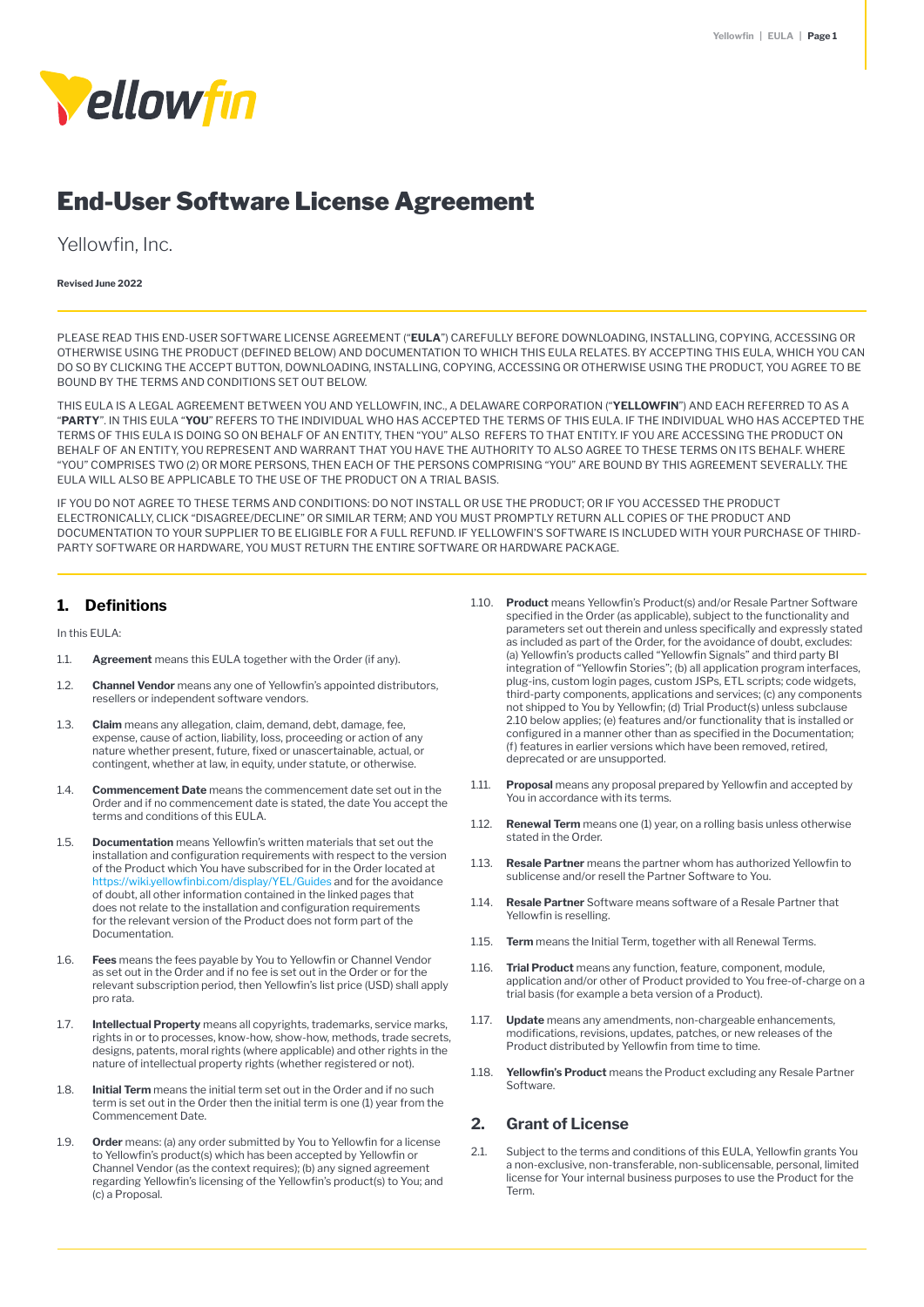- 2.2. Any Update is subject to the terms and conditions of the EULA and any additional terms accompanying the Update.
- 2.3. Except for the license rights granted herein, Yellowfin and/or its licensors at all times retain all rights, title, and interest in the Product and the Documentation. The Product is licensed, not sold, for use only under the terms of the EULA, and Yellowfin reserves all rights not expressly granted to You.
- 2.4. The term of this Agreement is the Initial Term unless otherwise terminated in accordance with the Agreement. Upon expiration of the Initial Term, the Agreement will automatically renew for an additional year on the same terms of this Agreement on a rolling basis unless otherwise stated in the Order (**Renewal Term**) except that the then current list price (USD) will prevail if no alternative fee is agreed to in writing between the Parties. Notwithstanding the foregoing, the Initial Term or Renewal Term (as applicable) will not be renewed where a Party provides written notice to the other Party no less than thirty (30) days prior to the expiration of the Initial Term or any Renewal Term (as the context requires), that it does not intend to renew the Agreement, in which event the Agreement will expire at the end of the then-current Initial or Renewal Term. The term of any subsequent order placed by You and accepted by Yellowfin will align with the term of the Order, unless the Parties agree otherwise in writing.
- 2.5. If You request that Yellowfin references an Order with a specific purchase order number provided by You, and/or if You submit a document such as a purchase order that does not satisfy the requirements to constitute an Order (**Purchase Record**), You acknowledge and agree that unless either Yellowfin's director, Chief Financial Officer or Corporate Counsel has given written confirmation that any of the terms of Purchase Record shall apply to the Order, your Purchase Record, including any terms of conditions contained therein, is solely the information for Your record keeping convenience and/or Your internal procurement process and that Purchase Record: (a) is not incorporated into the Order or this Agreement; (b) does not modify, alter, supersede or supplement this Agreement; or (c) constitute a counteroffer by You, notwithstanding it may have been issued to us prior to delivery of the Product.
- 2.6. You agree to pay the Fees within thirty (30) days of date of Yellowfin's invoice. The Fees are inclusive of all technical support and maintenance set out in clause 6.2 unless otherwise provided in the Order. You also agree to pay any applicable value-added taxes or other applicable taxes, tariffs or withholding taxes that the relevant authorities require You to pay in connection with the Order. All Fees are exclusive of any such taxes or tariffs unless expressly stated.
- 2.7. Following an Order, Yellowfin will first issue You a "temporary software license key", which will time-out and stop the Product from functioning after forty-five (45) days or other time period set out in the Order. Provided all fees and charges payable by You to Yellowfin or its Channel Vendor (as the context requires) are paid in full in connection with the Product, and You are not in material default of the Agreement, Yellowfin will send You a permanent software license key applicable for the remainder of the Term before the temporary key expires. Yellowfin does not waive any of its rights under this Agreement where it extends temporary software license key or issues a permanent key notwithstanding non-payment or other breach of this Agreement.
- 2.8. The Product is delivered electronically. Yellowfin will make the Product available for download at the electronic software download site specified by Yellowfin and provide You with instructions on how to access and download the Product. Delivery is completed when the Product is made available for download. You must promptly notify Yellowfin if You are unable to download the Product.
- 2.9. Where Yellowfin provides You with a Trial Product, the Parties acknowledge and agree that the Trial Product is provided for evaluative purposes only and is subject to the terms of this EULA applicable to the Product, mutatis mutandis, except that:
	- 2.9.1. Yellowfin may at any time, in its sole absolute discretion, suspend, disable or restrict Your access to the Trial Product without notice or liability to You;
	- 2.9.2. Yellowfin may at any time, in its sole absolute discretion, notify You that additional fees will be charged for Your continued access to the Trial Product, provided You have the opportunity to "opt out" of using the Trial Product before any charges are imposed; and
- 2.9.3. the Trial Product is provided without any warranty whatsoever, unless the Order, as agreed by the Parties, expressly provides otherwise.
- 2.10. For the avoidance of doubt, where You have been provided with a Trial Product but later subscribe for it under a paid subscription under an Order, then that Trial Product shall form part of the Product as defined in clause 1.10.
- 2.11. Where the Order allows you to place subsequent orders, any subsequent orders will be deemed to incorporate all of the terms and conditions of this Agreement and any terms and conditions You submit which are in addition to or conflict with the terms and conditions of this Agreement shall be deemed stricken from the Order and of no force and effect.

#### **3. License Restrictions**

- 3.1. You acknowledge and agree that the license restrictions contained in this clause 3 apply to You and any person who, under the license granted to You, has access to the Product. References to "You" and "Your" in this clause will also include such foregoing persons.
- 3.2. The licensing model (for example Analytics, Analytics Plus) for the Product is the model set forth in the Order.
- 3.3. Your use of the Product and Documentation is limited to internal use within Your organization in the configuration and for the number of users in accordance with Your Order. You are responsible for the conduct of persons whom You permit to access the Product. You must ensure that You and persons whom You permit to access the Product do not circumvent or attempt to circumvent any limitations that Yellowfin imposes on You.
- 3.4. Yellowfin reserves all rights, title and interest in and to the Product, including all related Intellectual Property rights not expressly granted to You in the Agreement. Without limiting the generality of the foregoing, You acknowledge that the Product contains trade secrets and is subject to applicable laws. You agree that You will not, and will not enable or permit others to:
	- 3.4.1. Copy, disassemble, reverse-engineer, decompile, modify or create derivative works of the Product or the Documentation (to the extent that such restrictions are not prohibited by applicable laws) except with regard to components of the Product identified as "open-source components" and in strict compliance with the applicable open-source license governing use of that open-source component;
	- 3.4.2. Without prior written consent of Yellowfin, use the Product to: (i) develop any works that are functionally compatible with, or competitive to, the Product that can function independently of the Product; or (ii) create any works that are derived from the Product (for the avoidance of doubt, using the Product to produce reports or other tasks permitted by the Product are not deemed to be works derived from the Product for the purpose of this clause 3);
	- 3.4.3. Utilize any equipment, device, software, or other means designed to circumvent, tamper, disable or remove any security mechanisms or form of copy or usage protection used by Yellowfin in connection with the Product;
	- 3.4.4. Alter, remove or obscure any patent, trademark or copyright notice in the Product or any other material provided to you by Yellowfin;
	- 3.4.5. Combine the Product with any other software (including open-source software), where the combined software is subject to the GNU General Public License or any other license that requires the combined software or the Product and its source-code to be made freely available; or
	- 3.4.6. Sublicense, sell, encumber, outsource, or grant any other rights in the Product and/or the Documentation, or allow the Product to be accessed by another party in a manner not authorized by this Agreement.
- 3.5. You must not upload, post or otherwise transmit any content that You do not have a right to transmit.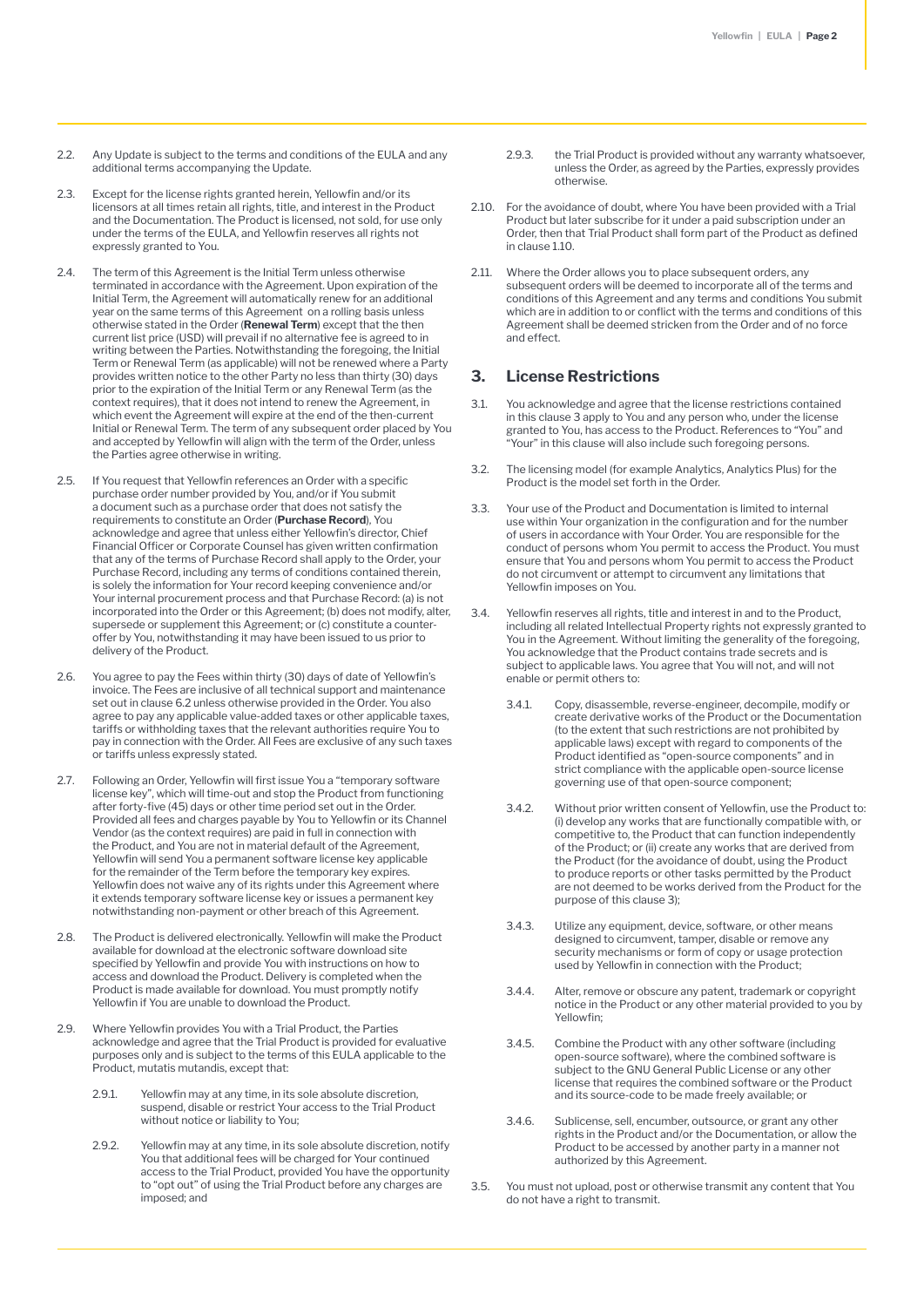- 3.6. You agree You will not upload, post or otherwise transmit any material that contains software viruses or any other computer codes, files or programs designed to interrupt, destroy or limit the functionality of any computer software or hardware or telecommunications equipment.
- 3.7. You agree that You will not import, export or re-export the Product and all related technical information, Documentation and materials, including technical data, to any country, person, entity or end user in violation of export control or data privacy laws, regulations or restrictions of any of the locations in which You have a business connection. For example, if you have a business connection in the United States, You agree not to export, re-export, or provide the Product and all related technical information, Documentation and materials to: (i) any country to which the United States has embargoed goods; (ii) any person on the U.S. Treasury Department's list of Specially Designated Nationals; (iii) any person or entity on the U.S. Commerce Department's Denied Persons List; (iv) any country set forth on the U.S. Department of Commerce's list of sanctioned countries (currently, Cuba, Iran, North Korea and Syria), including any future changes to the government's list of T-5 countries; or (v) any person or entity where such export, re-export or provision violates any U.S. export control or regulation.
- 3.8. If You are acquiring the Product by or on behalf of the U.S. Government or by a U.S. Government prime contractor or subcontractor (at any tier), then the U.S. Government's rights in the Product will be only as set forth herein. The Product and related Documentation is a "commercial item" as that term is defined at 48 C.F.R. 2.101, consisting of "commercial computer software" and "commercial computer software Documentation" as such terms are used in 48 C.F.R. 12.212. in consistency with 48 C.F.R. 12.212 and 48 C.F.R. 227.7202-1 through 227.7202-4, all U.S. Government end users acquire the Product and such Documentation with only those rights set forth herein. Contract/ Manufacturer is: Yellowfin, Inc., a Delaware corporation of 10801 N Mopac Expressway, Building 1, Suite 100, Austin, TX 78759, USA.
- 3.9. You may not assign the Agreement without prior written consent of Yellowfin. However, You may assign the Agreement, in whole, to any successor in interest by operation of law, or pursuant to a merger, corporate reorganization, or sale of all or substantially all of Your business provided: (i) foregoing change does not involve a competitor of Yellowfin; (ii) the corporate successor by merger or the purchaser of the assets (as the context requires) agrees in writing to be bound by the Agreement; (iii) You are not in breach of the Agreement at the time of the proposed assignment; and (iv) You provide Yellowfin with thirty (30) days prior notice of proposed assignment. Any prohibited assignment by You shall be null and void. Notwithstanding the foregoing, this Agreement shall inure to the benefit of successors and permitted assigns.
- 3.10. You agree to immediately notify Yellowfin of any unauthorized use of the Product or any other breach of security with respect to the Product and/or your information technology systems. Yellowfin will not be liable for any loss or damage arising from Your failure to comply with this clause.
- 3.11. You must not disclose benchmark test results for the Product without written consent of Yellowfin.
- 3.12. If, as part of the Product, You have access to Google Maps/Google Earth APIs, You agree that all such use will be pursuant to the terms and conditions of the EULA, together with Google's Terms of Service, which may be found at: [www.google.com/intl/en/policies/terms](http://www.google.com/intl/en/policies/terms) (or such successor URLs that Google may designate from time to time), together with any changes to such terms as Google may make from time to time.
- 3.13. Insofar as the Product contains third-party components and/or applications, they are set forth in the "[readme].txt" file and the [notices. txt] file ("**Special Notices**"). Subject to clause 3.14 below, Yellowfin warrants that it complies with the terms of the licenses applying to third-party components incorporated into the Product and that it is permitted to license the Product to You. You agree that You must not delete, modify or alter the Special Notices. In the event of any inconsistency between the EULA and a license associated with an open-source component, the relevant open-source component license, to the extent of any inconsistency, will take precedence (but solely with respect to the open-source component(s)). For example, where an open-source component license permits use of that open-source component in a manner otherwise restricted under the EULA, You are entitled to use the open-source component as permitted under its associated license.

3.14. Where You alter any script or code in connection with the Product, including any third-party component shipped with the Product, or any other electronic file accompanying the Product, You do so at your own risk and liability and agree to compensate Yellowfin for any loss or damage suffered by Yellowfin arising from Your alteration of the script or code.

#### **4. Installation and Use**

- 4.1. You may install and/or access and use the Product only in the configuration and for the number of licenses You subscribe under the Order. Individual licenses may not be shared for use on different computers or servers unless permitted under the terms of the Order. Yellowfin may control the number and type of licenses and the use of the Product by key codes or other mechanisms. If a license key or other security device is provided with the Product, You must not share or transfer the security device to any other third party.
- 4.2. Subject to the receipt of all applicable fees, Yellowfin grants You a limited, non-exclusive, non-transferable, non-assignable and nonsublicensable license to use any reports which You can (and are authorized to) export through the functionality of the Product.
- 4.3. Certain third-party applications, components or services ("**Third-Party Applications**") may be available for use with the Product. You acknowledge and agree that Yellowfin is not responsible for the availability of Third-Party Applications notwithstanding that they may be made available by Yellowfin. Yellowfin will not be liable whatsoever for any Third-Party Applications. You expressly acknowledge and agree that use of Third-Party Applications is at Your own discretion and risk and that the entire risk of unsatisfactory quality, performance, accuracy and effort is with You. You acknowledge and agree that the use of any Third-Party Applications is governed by such Third-Party Applications' terms of use, license agreement, privacy policy, or other such terms and conditions it specifies and that any information or personal data You provide, whether knowingly or unknowingly, to such Third-Party Applications, will be subject to such Third-Party Applications' privacy policy, if such a policy exists. You are solely responsible for any fees, charges, loss or damage that results from using Third-Party Applications without any apportionment or attribution to Yellowfin. Insofar as You use the Product with any Third-Party Applications, You warrant that You have obtained and complied with all necessary Third-Party Applications' external licenses and conditions of use.

#### **5. Consent to use of data**

- 5.1. You agree that Yellowfin and its authorized representatives may collect and use technical information You provide as a part of support services related to the Product.
- 5.2. In order for Yellowfin to assist You in isolating the cause of a problem with the Product, Yellowfin may request that You (i) allow Yellowfin to remotely access Your system; or (ii) send Your information or system data to Yellowfin, and for these purposes You authorize Yellowfin (and its subcontractors) to do so and represent and warrant that You have the right to grant such access to Yellowfin.
- 5.3. You remain responsible for (i) any data and the content of any database You make available to Yellowfin; (ii) the selection and implementation of procedures and controls regarding access, security, encryption, use, and transmission of data (including any personally-identifiable data); and (iii) backup and recovery of any database and any stored data. You warrant that You comply with all domestic and international laws and regulations regarding Your collection, use and transmission of data.

#### **6. Limited Warranty and Disclaimer**

6.1. Yellowfin warrants, for a period of ninety (90) days from the date of delivery of the Yellowfin's Product (the "**Warranty Period**"), that Yellowfin's Product will conform in all material respects to the Documentation PROVIDED THAT you install, administer, access and use the Yellowfin's Product strictly in accordance with the set up and configuration requirements set out in the Documentation and for the avoidance of doubt the foregoing warranty does not apply: (i) if you set up, configure or install, or attempt to set up, configure or install Yellowfin's Product in a manner other than as specified in the Documentation; or (ii) if a third party combines Yellowfin's Product with its software or product and Yellowfin's Product is then sold, licensed sub-licensed as a "combined product" by a third party; (iii)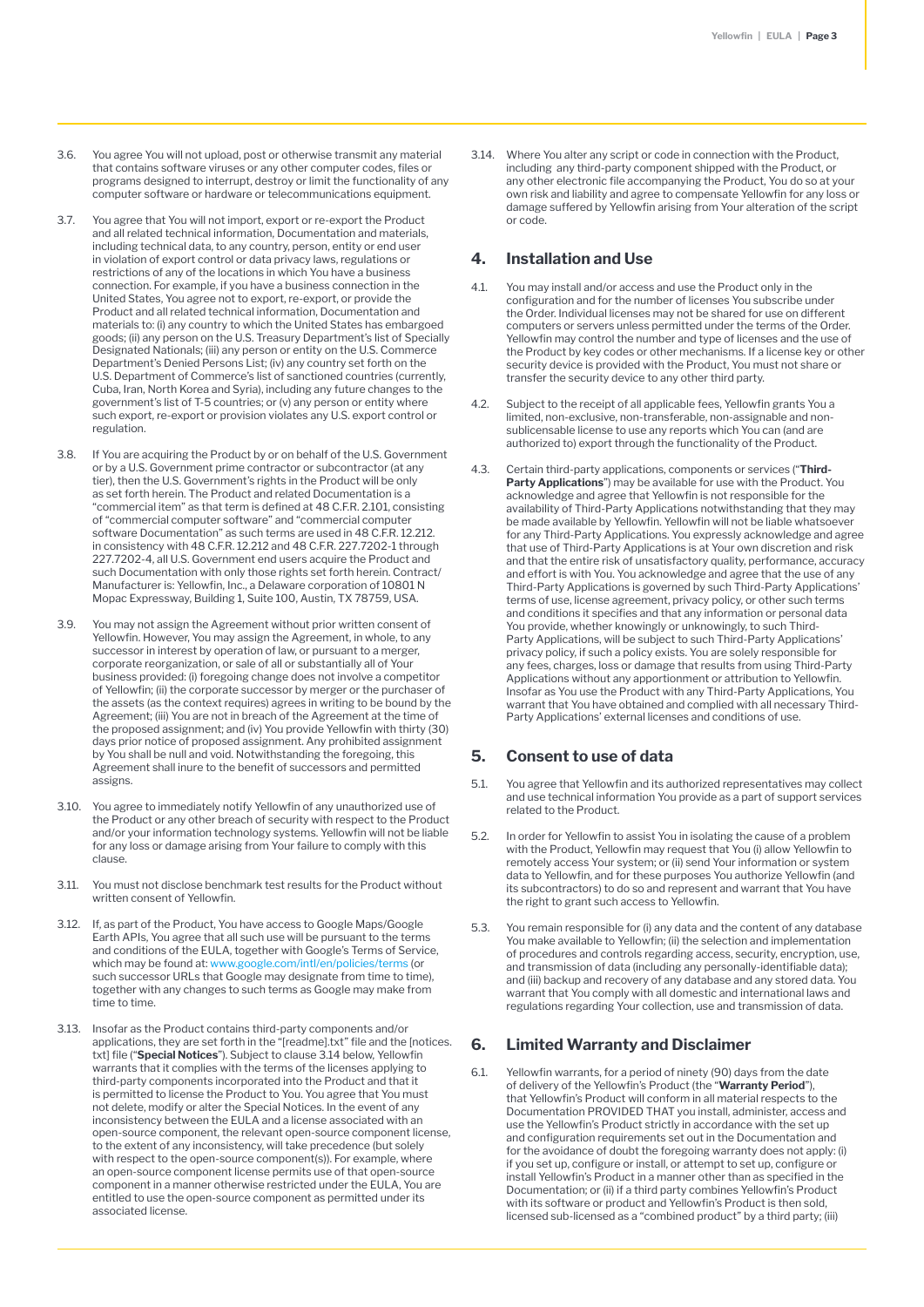to any Update; (iv) to a Trial Product; (v) where defects to Yellowfin's Product are due to abuse, alteration or modification of Yellowfin's Product code (including but not limited to use in code mode and incorporation of additional code through code extensions); or (vi) defects or errors arising from deprecation of previous features or functionality. As the sole and exclusive remedy for any breach of this warranty, Yellowfin will, within a reasonable time, repair or replace the Product if the failure is reported during the Warranty Period. If Yellowfin reasonably determines that repair or replacement is not economically or technically feasible, Yellowfin may terminate the Agreement and provide You with a full refund of the license fee and any support fees paid with respect to the Product.

- 6.2. Yellowfin must provide You with support in accordance with Yellowfin's current and applicable support policies unless You have been granted access to the Product under a license between You and an independent software vendor as part of a combined product in which case the independent software vendor is responsible for providing You with support to the Product.
- 6.3. YOU ACKNOWLEDGE THAT IT IS YOUR RESPONSIBILITY TO SELECT THE CORRECT PRODUCT WITHIN YELLOWFIN'S SUITE OF PRODUCTS AND RESALE PARTNER SOFTWARE AND THE CORRECT LICENSE MODEL TO ACHIEVE YOUR INTENDED RESULTS WITH THE PRODUCT.
- 6.4. SUBJECT TO ANY STATUTORY WARRANTIES THAT CANNOT BE EXCLUDED, EXCEPT AS EXPRESSLY SET FORTH IN THIS EULA UNDER CLAUSE 6.1 ABOVE, YELLOWFIN, ITS LICENSORS AND THEIR RESPECTIVE SUPPLIERS MAKE NO WARRANTIES OR REPRESENTATIONS, EXPRESS OR IMPLIED, RELATING TO THE PRODUCT OR TRIAL PRODUCT, OR ANY SERVICES OR UPDATES.
- 6.5. NOTWITHSTANDING ANY CLAUSE UNDER THIS EULA OR STATEMENT IN THE DOCUMENTATION, TO THE MAXIMUM EXTENT PERMITTED BY LAW, THE PRODUCT, TRIAL PRODUCT, ANY UPDATES OR SERVICES, AND ANYTHING ELSE SHIPPED OR PROVIDED TO YOU BY YELLOWFIN AND ANYTHING GENERATED BY THE PRODUCT OR TRIAL PRODUCT, ARE DELIVERED "AS IS" AND, EXCEPT FOR THE WARRANTY SET FORTH IN CLAUSE 6.1 ABOVE, ARE NOT WARRANTED TO BE ERROR-FREE, AND YOU ACCEPT THE ENTIRE RISK AS TO THE QUALITY, PERFORMANCE, RELIABILITY, ACCURACY AND RESULTS OF THE PRODUCT WITHOUT ANY WARRANTY OF ANY KIND, EXPRESS OR IMPLIED, BY STATUTE OR OTHERWISE.
- 6.6. TO THE MAXIMUM EXTENT PERMITTED BY APPLICABLE LAWS, YELLOWFIN DISCLAIMS ALL IMPLIED WARRANTIES AND REPRESENTATIONS INCLUDING, BUT NOT LIMITED TO, ANY IMPLIED WARRANTY OF MERCHANTABILITY, FITNESS FOR A PARTICULAR PURPOSE, TITLE WITH RESPECT TO THE PRODUCT OR TRIAL PRODUCT, ANYTHING ELSE SHIPPED OR PROVIDED TO YOU BY YELLOWFIN, OR ANY SERVICES OR UPDATES.
- 6.7. YELLOWFIN DOES NOT WARRANT THAT THE PRODUCT, TRIAL PRODUCT, ANYTHING ELSE SHIPPED OR PROVIDED TO YOU BY YELLOWFIN OR ANY SERVICES OR UPDATES WILL: (I) BE ERROR-FREE; (II) OPERATE WITHOUT INTERRUPTION; (III) CORRECT ALL PROGRAM ERRORS; (IV) BE COMPATIBLE WITH ANY PRODUCTS NOT SUPPLIED BY YELLOWFIN; OR (V) MEET YOUR REQUIREMENTS. YOU ACKNOWLEDGE THAT YELLOWFIN DISCLAIMS ALL WARRANTIES IF THE PRODUCT IS NOT PROPERLY SET UP AND CONFIGURED IN A MANNER SET OUT IN THE DOCUMENTATION.
- 6.8. NO ORAL OR WRITTEN INFORMATION OR ADVICE GIVEN BY YELLOWFIN, ITS CHANNEL VENDORS, OR THEIR RESPECTIVE EMPLOYEES, OFFICERS, DIRECTORS, CONTRACTORS, DISTRIBUTORS OR AGENTS, WILL INCREASE THE SCOPE OF THE EXPRESS WARRANTIES OR CREATE ANY NEW REPRESENTATIONS, WARRANTIES OR CONDITIONS.
- 6.9. YELLOWFIN WILL NOT BE LIABLE FOR DAMAGES ARISING FROM THIRD-PARTY SOFTWARE THAT OPERATES SEPARATELY, BUT IN CONJUNCTION WITH THE PRODUCT, AS THIRD-PARTY SOFTWARE IS LICENSED TO YOU UNDER SEPARATE AGREEMENTS.
- 6.10. THE PRODUCT, TRIAL PRODUCT, ANYTHING ELSE SHIPPED OR PROVIDED TO YOU BY YELLOWFIN AND ANY SERVICES OR UPDATES ARE NOT FAULT-TOLERANT AND ARE NOT DESIGNED, MANUFACTURED OR INTENDED FOR USE IN HAZARDOUS ENVIRONMENTS REQUIRING FAIL-SAFE PERFORMANCE (INCLUDING, WITHOUT LIMITATION, THE DESIGN, CONSTRUCTION, OPERATION OR MAINTENANCE OF ANY NUCLEAR FACILITY; DIRECT

LIFE SUPPORT MACHINES; WEAPON SYSTEMS; OR CONTROL OF AIRCRAFT, AIR TRAFFIC, AIRCRAFT NAVIGATION OR AIRCRAFT COMMUNICATIONS), IN WHICH THEIR FAILURE COULD LEAD DIRECTLY OR INDIRECTLY TO DEATH, PERSONAL INJURY OR SEVERE PHYSICAL OR ENVIRONMENTAL DAMAGE. YELLOWFIN FOR ITSELF, AND ON BEHALF OF ITS LICENSORS AND THEIR RESPECTIVE SUPPLIERS, DISCLAIMS ANY EXPRESS OR IMPLIED WARRANTY OF FITNESS OF THE PRODUCT, TRIAL PRODUCT, ANYTHING ELSE SHIPPED OR PROVIDED TO YOU BY YELLOWFIN AND ANY SERVICES OR UPDATES FOR ANY SUCH HIGH RISK USES.

6.11. WHERE STATES OR JURISDICTIONS DO NOT ALLOW THE EXCLUSION OF EXPRESS OR IMPLIED WARRANTIES, THE ABOVE EXCLUSION OF WARRANTY TO THE EXTENT THEY CONFLICT WITH A LAW IN AN APPLICABLE STATES OR JURISDICTION, SHALL BE READ DOWN TO THE MINIMUM EXTENT NECESSARY REQUIRED TO COMPLY WITH THE RELEVANT LAW.

## **7. Intellectual Property Ownership and Indemnity**

- 7.1. Except otherwise disclosed to You in its Special Notices, You acknowledge that Yellowfin owns all Intellectual Property rights in: (i) Yellowfin's Product; (ii) any Documentation; and (iii) all amendments, enhancements and modifications of the Yellowfin's Product, including any created solely by Yellowfin or as a result of collaboration with You. You further agree that Yellowfin is not bound by any duty of confidentiality, unless the parties have agreed otherwise in a separate confidentiality agreement, with respect to any such amendments, enhancements or modifications.
- 7.2. While You are not required to do so, You may from time to time provide feedback to Yellowfin with regard to the Product and/or Documentation including, without limitation, identifying potential errors and improvements ("**Feedback**"). Feedback provided by You may be used by Yellowfin to improve or enhance the Product and/or Documentation, and You hereby grant Yellowfin a non-exclusive, perpetual, irrevocable, royalty-free, worldwide right and license to use, reproduce, disclose, sublicense, modify, make, have made, distribute, sell, offer for sale, display, perform, create derivative works, permit distribution and otherwise exploit such Feedback without restriction.
- 7.3. Yellowfin will defend and indemnify You from all costs and reasonable expenses awarded by a court or agreed to in settlement which directly results from any third-party Claim that Yellowfin's Product infringes an Intellectual Property right of a third party, but subject to and only if You: (a) notify Yellowfin in writing of such Claim immediately upon becoming aware of the Claim; (b) give Yellowfin sole control of the defense of any such Claim and all negotiations for its settlement or compromise; and (c) You reasonably assist and cooperate with Yellowfin in the defense, settlement or compromise of any Claim including providing Yellowfin with information, authority and assistance; however, Yellowfin must not make any admission of liability on behalf of You in relation to criminal charges unless it first obtains Your prior written consent to do so, which must not be unreasonably withheld.
- 7.4. In the event that a final injunction is obtained against Your use of the Product, or if Yellowfin reasonably believes that Your use of the Product could be enjoined, or if in Yellowfin's opinion the Product is likely to become the subject of a successful Claim of infringement, Yellowfin will have the option to: (i) obtain the right for You to continue using the Product; (ii) modify or replace the Product so that it becomes non-infringing or, in the event neither of the previous two options are commercially reasonable for Yellowfin; (iii) terminate the Agreement and refund: (a) if You are licensed to use the Product on a subscription basis, any prepaid fees for the period after the date of termination; or (b) for any other license type, the amount You paid for the Product less an amount for depreciation to reflect the unused period determined on a straight-line five-year depreciation basis with a commencement date as of the Commencement Date.
- 7.5. Yellowfin will have no liability under this clause 7 for any infringement or Claim based upon: (i) the combination, operation or use of the Product with equipment or software not supplied exclusively or solely by Yellowfin to the extent that the alleged infringement would have been avoided without foregoing combination, operation or use; (ii) Your failure to comply with designs, specifications, configuration requirements or instructions provided by Yellowfin; (iii) Your use of the Product in an application or environment for which it was not designed or not contemplated; (iv) modifications to the Product made by anyone other than Yellowfin; or (v) use of the Product not permitted by the Agreement; or (vi) if the Claim is based on Your continued use of the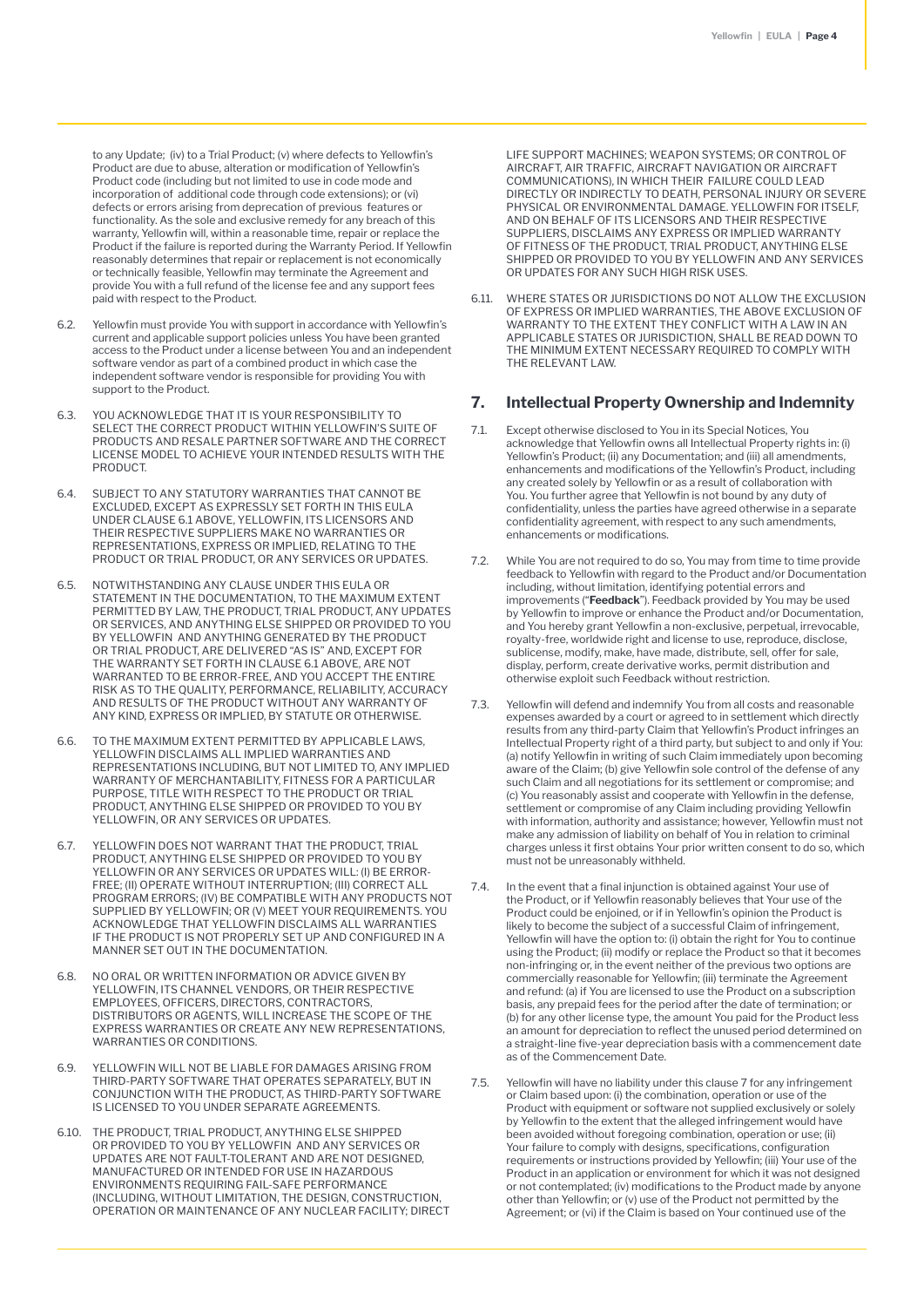Product notwithstanding Yellowfin has elected to undertake option 7.4(iii) above; or (vii) the version of the Product that You are using is not the current release version of the Product.

7.6. THE FOREGOING INDEMNIFICATION PROVISIONS STATE THE ENTIRE LIABILITY OF YELLOWFIN AND YOUR SOLE AND EXCLUSIVE REMEDY WITH RESPECT TO ANY INFRINGEMENT OR ALLEGED INFRINGEMENT OF ANY INTELLECTUAL PROPERTY OR PROPRIETARY RIGHTS.

### **8. Limitation of Liability**

- 8.1. TO THE MAXIMUM EXTENT PERMITTED BY APPLICABLE LAWS, UNDER NO CIRCUMSTANCES WILL YELLOWFIN, ITS RELATED ENTITIES, OR ITS AUTHORIZED REPRESENTATIVES BE LIABLE FOR ANY CONSEQUENTIAL, INDIRECT, SPECIAL, PUNITIVE, EXEMPLARY OR INCIDENTAL DAMAGES, WHETHER FORESEEABLE OR UNFORESEEABLE, BASED ON CLAIMS BY YOU OR ANY THIRD PARTY (INCLUDING, BUT NOT LIMITED TO, CLAIMS FOR LOSS OF DATA, GOODWILL, PROFITS, USE OF MONEY, ANTICIPATED SAVINGS, OR USE OF THE LICENSED MATERIALS, INTERRUPTION IN USE OR AVAILABILITY OF DATA, STOPPAGE OF OTHER WORK OR IMPAIRMENT OF OTHER ASSETS), ARISING OUT OF BREACH OF EXPRESS OR IMPLIED WARRANTY, BREACH OF CONTRACT, BREACH OF ANY INTELLECTUAL PROPERTY RIGHT, MISREPRESENTATION, NEGLIGENCE, STRICT LIABILITY IN TORT OR OTHERWISE, EXCEPT ONLY IN THE CASE OF PERSONAL INJURY WHERE AND TO THE EXTENT THAT APPLICABLE LAW REQUIRES SUCH LIABILITY. EACH FOREGOING EXCLUSION OR LIMITATION IS INTENDED TO BE A SEPARATE AND SEVERABLE EXCLUSION. IN NO EVENT WILL THE AGGREGATE LIABILITY INCURRED IN ANY ACTION OR PROCEEDING AGAINST YELLOWFIN, ITS RELATED ENTITIES OR ITS AUTHORIZED REPRESENTATIVE EXCEED THE TOTAL AMOUNT ACTUALLY PAID BY YOU, IN THE TWELVE (12) MONTHS PRIOR TO YOUR CLAIM, FOR THE PRODUCT, UPDATE AND/OR SERVICES (AS APPLICABLE) THAT DIRECTLY CAUSED THE DAMAGE.
- 8.2. TO THE EXTENT LIMITATIONS AND EXCLUSIONS IN THIS CLAUSE 8 CONFLICT WITH A LAW IN AN APPLICABLE STATE OR JURISDICTION, THE LIMITATIONS AND EXCLUSIONS SHALL BE READ DOWN TO THE MINIMUM EXTENT NECESSARY REQUIRED TO COMPLY WITH THE RELEVANT LAW.

#### **9. Audit Rights**

- 9.1. Yellowfin may install and use automated license tracking, management and/or enforcement tools with the Products, which You must not disrupt or alter.
- 9.2. Yellowfin may, from time to time, request information from You in connection with, and relation to, its compliance (or non-compliance) with the terms of this Agreement. You must respond within seven (7) days of any such foregoing information request. Yellowfin foregoing rights under is independent of the following auditing rights.
- 9.3. You agree to maintain books and records in connection with the Agreement and Your use of the Product and any Updates and/or services provided by Yellowfin. Such books and records must include at a minimum the number of licenses that You purchased and the number that You are using. At its expense and with reasonable written notice, Yellowfin or a third party appointed by Yellowfin may audit the books records, and if necessary, the systems on which the Product or any Update is installed for the sole purpose of ensuring compliance with the terms of the Agreement. Yellowfin must only conduct one (1) audit per year unless an audit discloses a breach of the Agreement in which case Yellowfin will have the right to conduct follow-up audits as it considers necessary. All audits must be conducted during regular business hours at Your office and will not unreasonably interfere with Your activities. Yellowfin will treat all such records and books as confidential information. If any audit reveals that You have underpaid license or support fees by more than five percent (5%), You agree to pay for the underpaid fees based on Yellowfin's listed prices in effect at the time the audit is completed and all reasonable audit expenses within thirty (30) days of invoice by Yellowfin for those underpaid fees and auditing expenses.

#### **10. Termination**

- 10.1. Your right to access and use the Product will cease upon the earlier of expiration or termination of the Agreement. You acknowledge that you should take all necessary precautions to avoid any loss of data that might result when the Product can no longer be used, and Yellowfin shall not be liable for loss of data following termination of this Agreement.
- 10.2. Subject to clause 10.3 and clause 10.4, a Party ("**Party A**" for the purpose of this clause only) may terminate the Agreement by written notice if the other Party ("**Party B**" for the purpose of this clause only) materially defaults in the performance of the Agreement and fails to cure the default to the reasonable satisfaction of Party A within a reasonable time after such notice. This remedy will not be exclusive and is in addition to any other remedies that Party A may have under the Agreement or otherwise.
- 10.3. Yellowfin may terminate the Agreement after ten (10) days' written notice of Your failure to pay outstanding fees to Yellowfin or its Channel Vendor (as the context requires), and immediately terminate the Agreement if You breach the license restrictions in clause 3 and/or breach Yellowfin's Intellectual Property rights set out in clause 7 of the Agreement. If Yellowfin is terminating the Agreement for cause, You remain liable for all unpaid fees that are payable for the entire Term.
- 10.4. Where You have entered into a separate agreement with a Channel Vendor for the supply of the Product to which the Agreement relates, whether the Product is licensed as a stand-alone or as part of a packaged solution or service, and any such foregoing agreement is terminated or expires, then the Agreement will also automatically concurrently terminate or expire (as the context requires) at the same time as the foregoing agreement unless otherwise agreed in writing between the Parties.
- 10.5. Where Yellowfin has a right to terminate the Agreement, Yellowfin may at its absolute discretion elect to suspend the Agreement. The Parties agree that an election by Yellowfin to suspend the Agreement in no way alters, derogates, extinguishes or waives Yellowfin's right to subsequently terminate the Agreement for breach under the Agreement or at law. You remain liable for any fees which accrued prior to suspension of the Agreement.
- 10.6. Any bankruptcy, insolvency, or liquidation or assignment of Your assets for the benefit of creditors will be void and the Agreement and the licenses granted under the Agreement will automatically terminate without further notice.
- 10.7. Within ten (10) days of the date of expiration or termination of the Agreement, You agree to destroy all copies of the Product, Updates and Documentation and, if requested by Yellowfin, certify in writing that You have done so.
- 10.8. All fees due or payable under the Agreement, as well as the rights and obligations of the Parties under clauses 6 (limited warranty and disclaimer), 7 (intellectual property), 8 (mutual limitation of liability) and 9.3 (audit rights) shall survive expiration or termination of this Agreement. Any accrued rights prior to expiration or termination of this Agreement survives expiration or termination. For the avoidance of doubt, if at the time of expiration or termination of this Agreement (as the context requires), You have not fully paid any fees, whether invoiced or not, such fees will continue to be a debt owed by You to Yellowfin post expiration or termination (as the context requires) until such debt has been fully paid.

### **11. Miscellaneous**

11.1. This Agreement constitute the complete agreement between You and Yellowfin with respect to the Product and supersede all other agreements, proposals, communication or advertising, oral or written, signed or unsigned unless the Parties have mutually agreed in another document signed by an officer or director of the party that states in clear and unambiguous language that a term or the terms of that other document prevails, supersedes and/or replaces the Agreement (or parts hereof). Where there is any inconsistency between the terms of the EULA and an Order, the terms of the EULA shall prevail to the extent of the inconsistency.